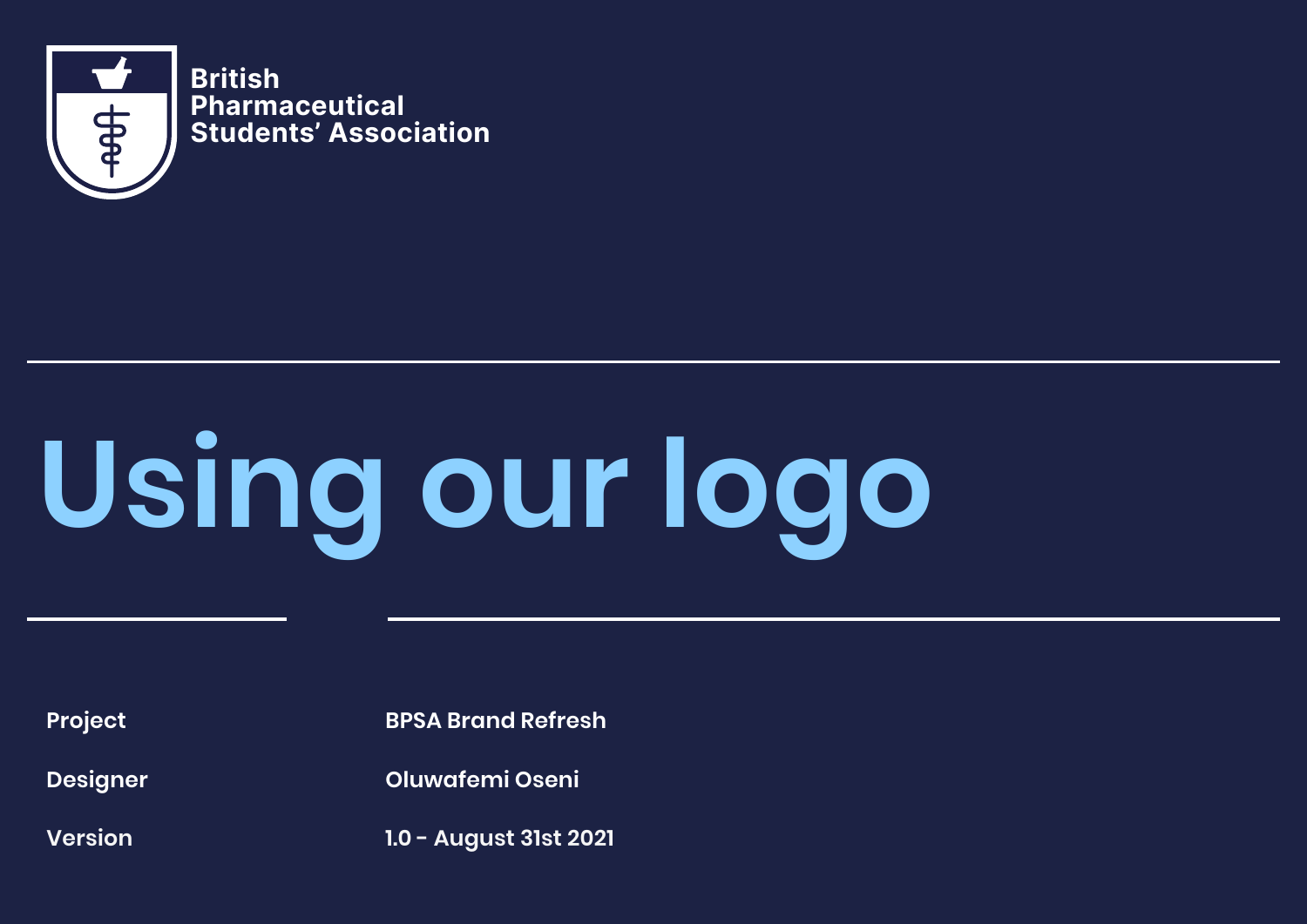

# **British Pharmaceutical Students' Association**

## **We love and are proud of our identity.**

We've put together these guidelines to ensure it always looks its best. Our logo is the combination of a simple, modern wordmark with the brandmark.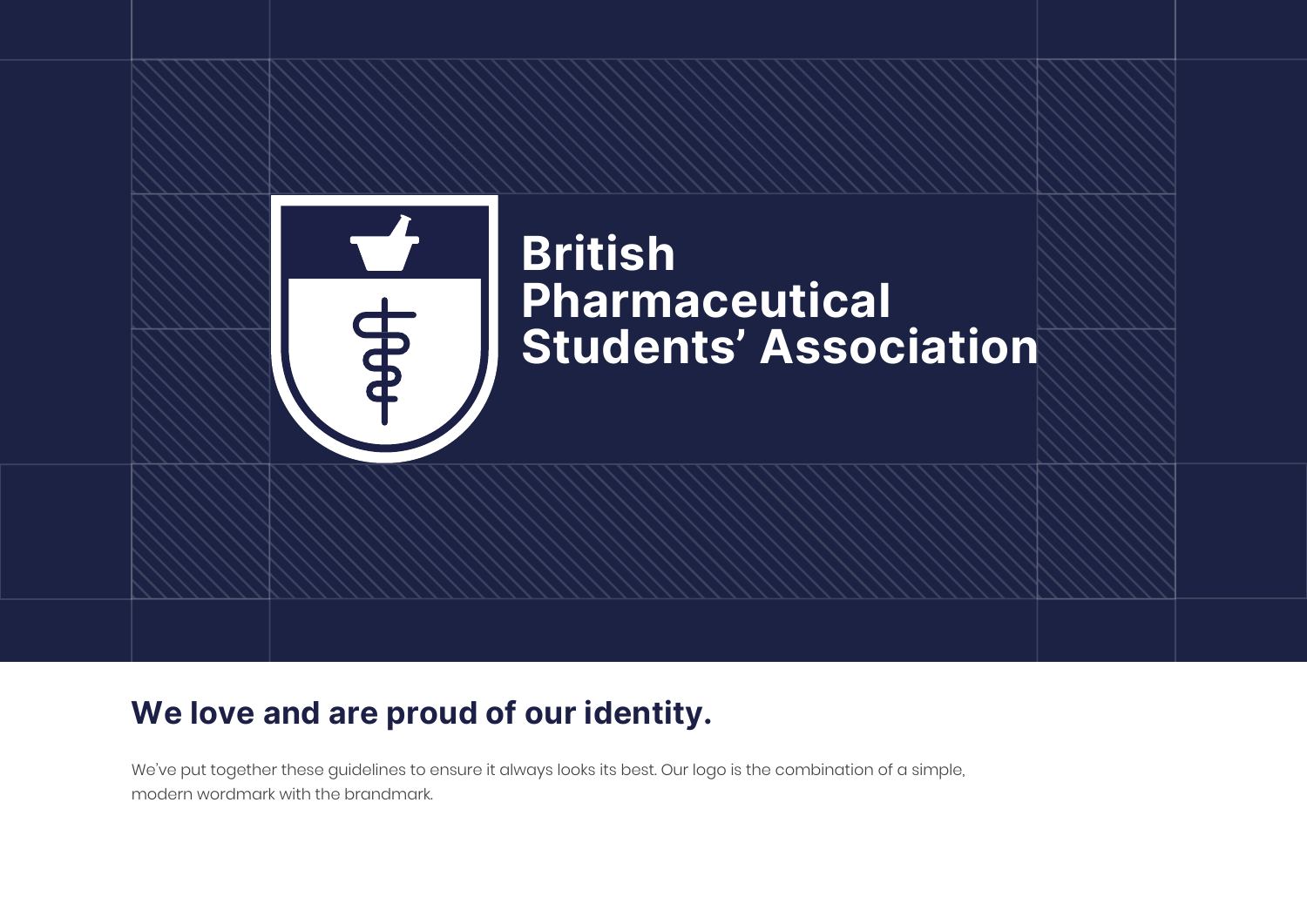

**British Pharmaceutical Students' Association**



**Pharmaceutical Students' Association**

## **Primary Logo**

The British Pharmaceutical Students' Association (BPSA) primary logo is a combination of a simple, modern wordmark and brandmark.

The brandmark derives from symbolic elements in the history and development of Pharmacy as a profession and field of practice. It's been given a treatment that makes it feel unique, creative and youthful.

This is the main logo that will be used across primary brand applications. This primary logo helps audiences easily identify the BPSA's communications, web and social media presence, ads and other materials and enhances the professionalism of the brand.

It is important that the logo is always used according to these guidelines.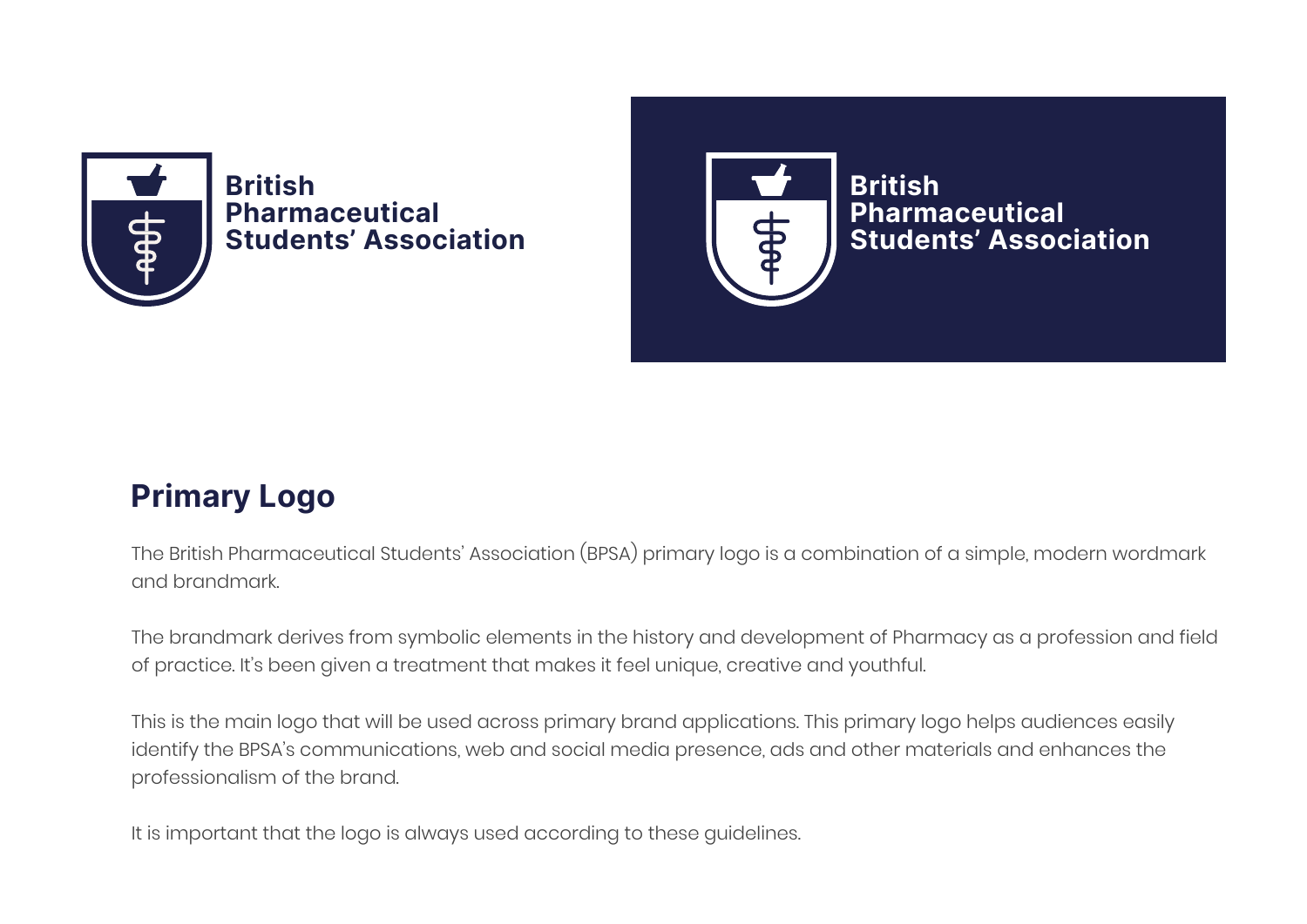



## **Brandmark**

Our brandmark signs off communications with authority and credibility.

With consitent use of the primary logo, the brandmark should gain enough recognition and association to the BPSA brand such that it can be used on its own without the need to lock it up with the primary logo.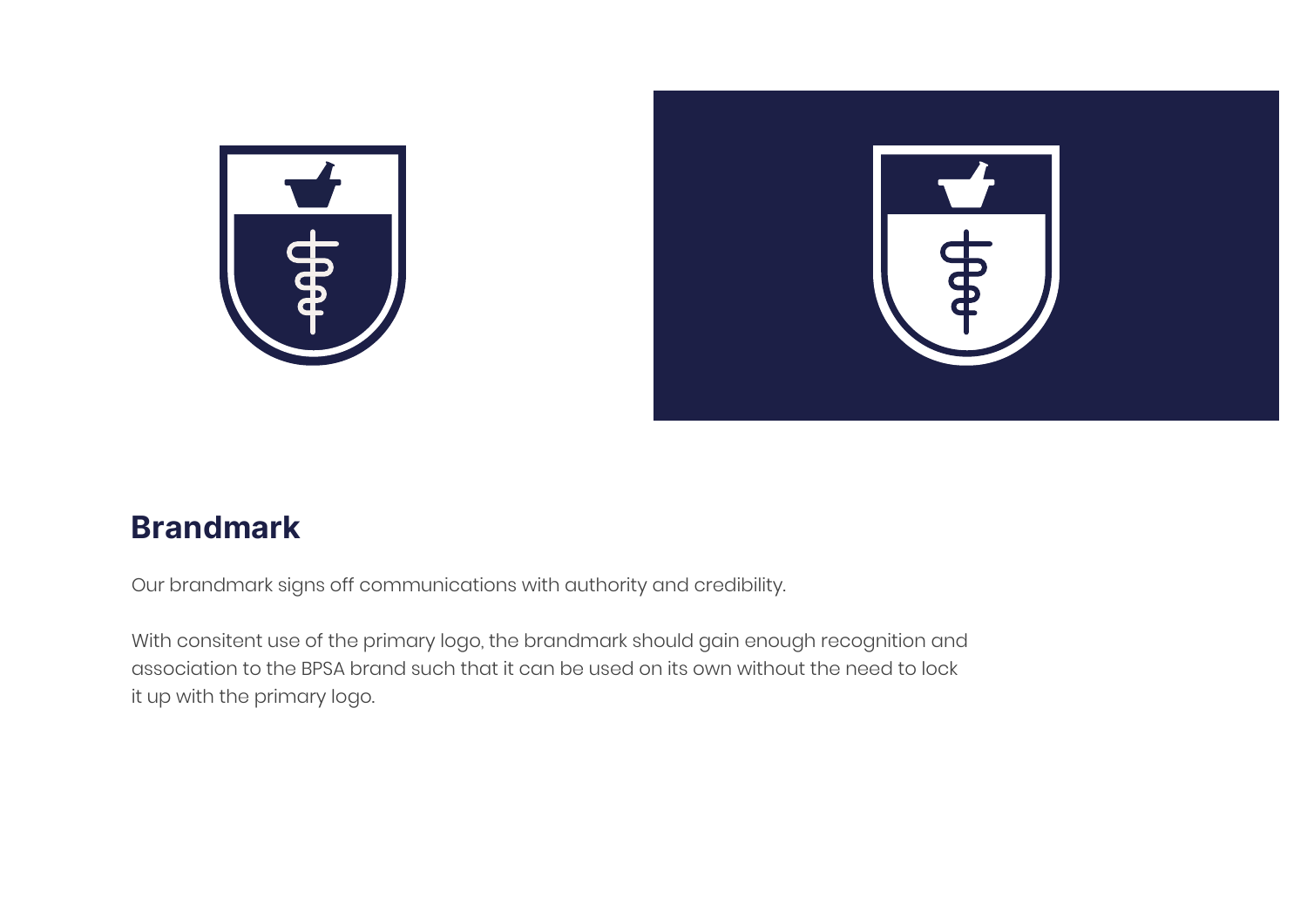

Our stacked brandmark acts as a memorable shorthand, makes us stand out at a distance and in small spaces.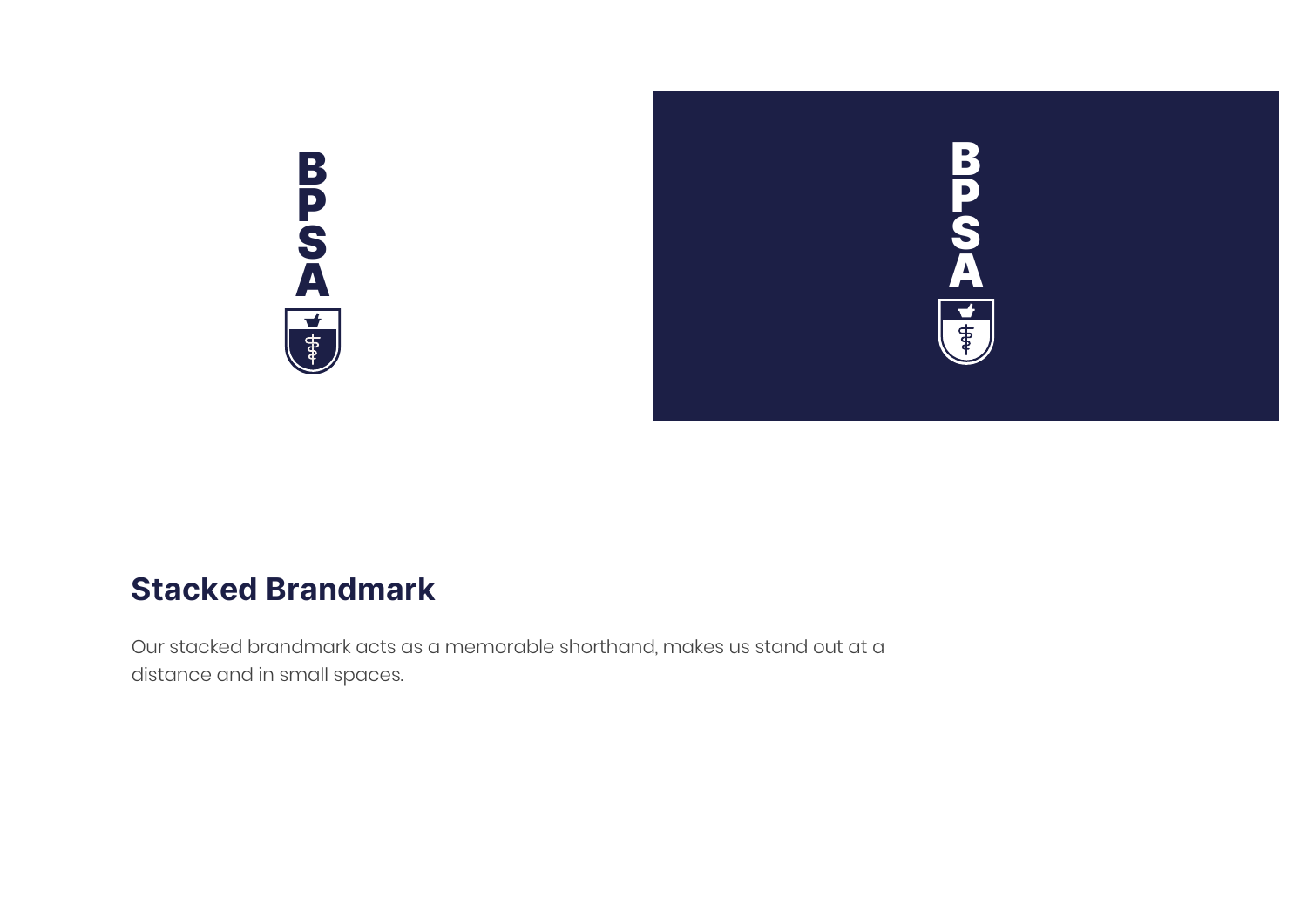



## **Clearspace**

Our primary logo should be given plenty of space to ensure it stands out.

We have defined clear space guidance so our logo is never crowded.

The logotype and the brandmark exclusion zone is equal to the height of the letters in caps (marked as × in the diagram).

## **Sizing**

To ensure that the impact and legibility of the brandmark isn't compromised, we have defined minimum sizes that the brandmark should be used at.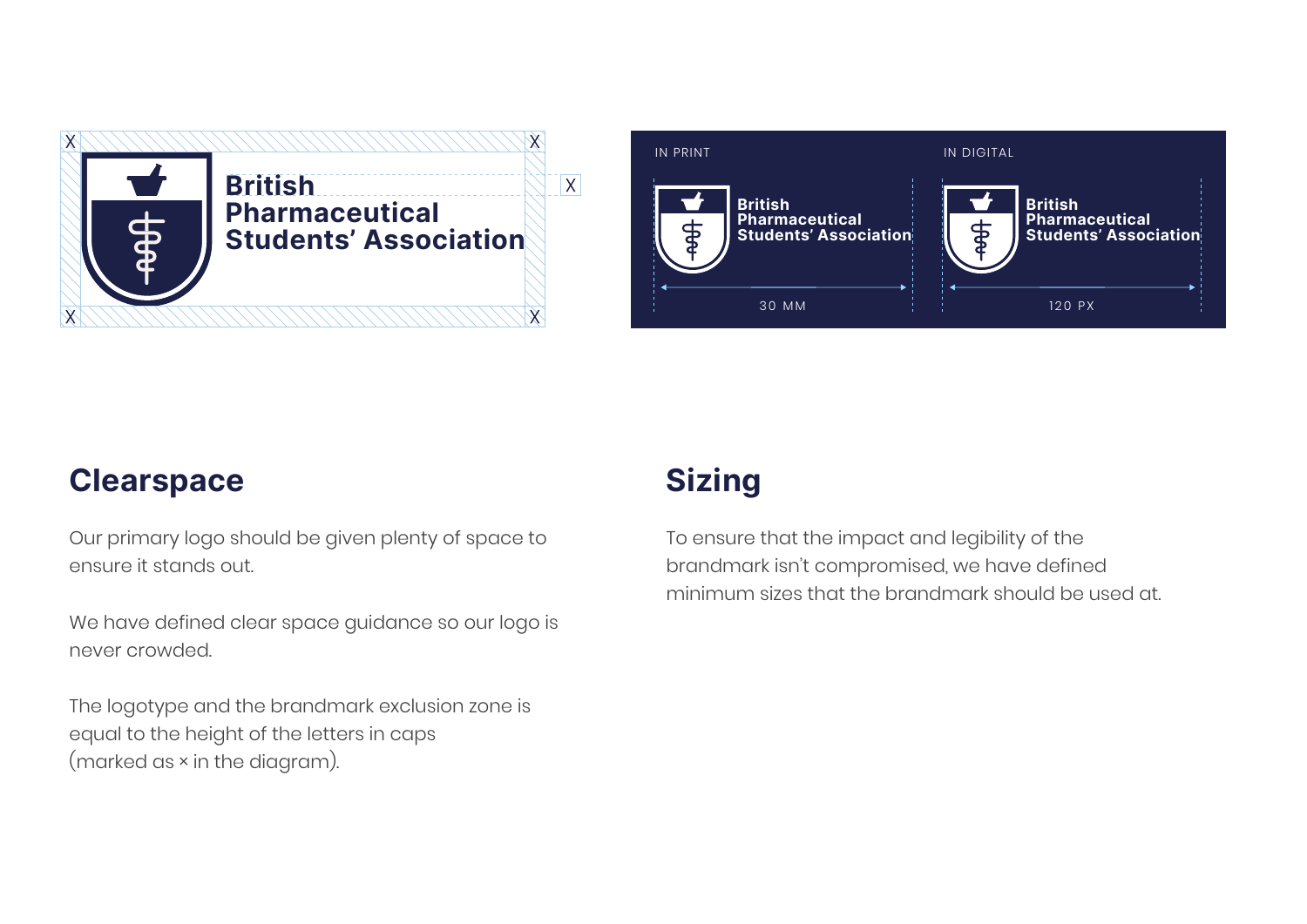

## **Co-branding**

When co-branding we always use our primary brandmark. We lead with our brandmark and aim for a balanced look.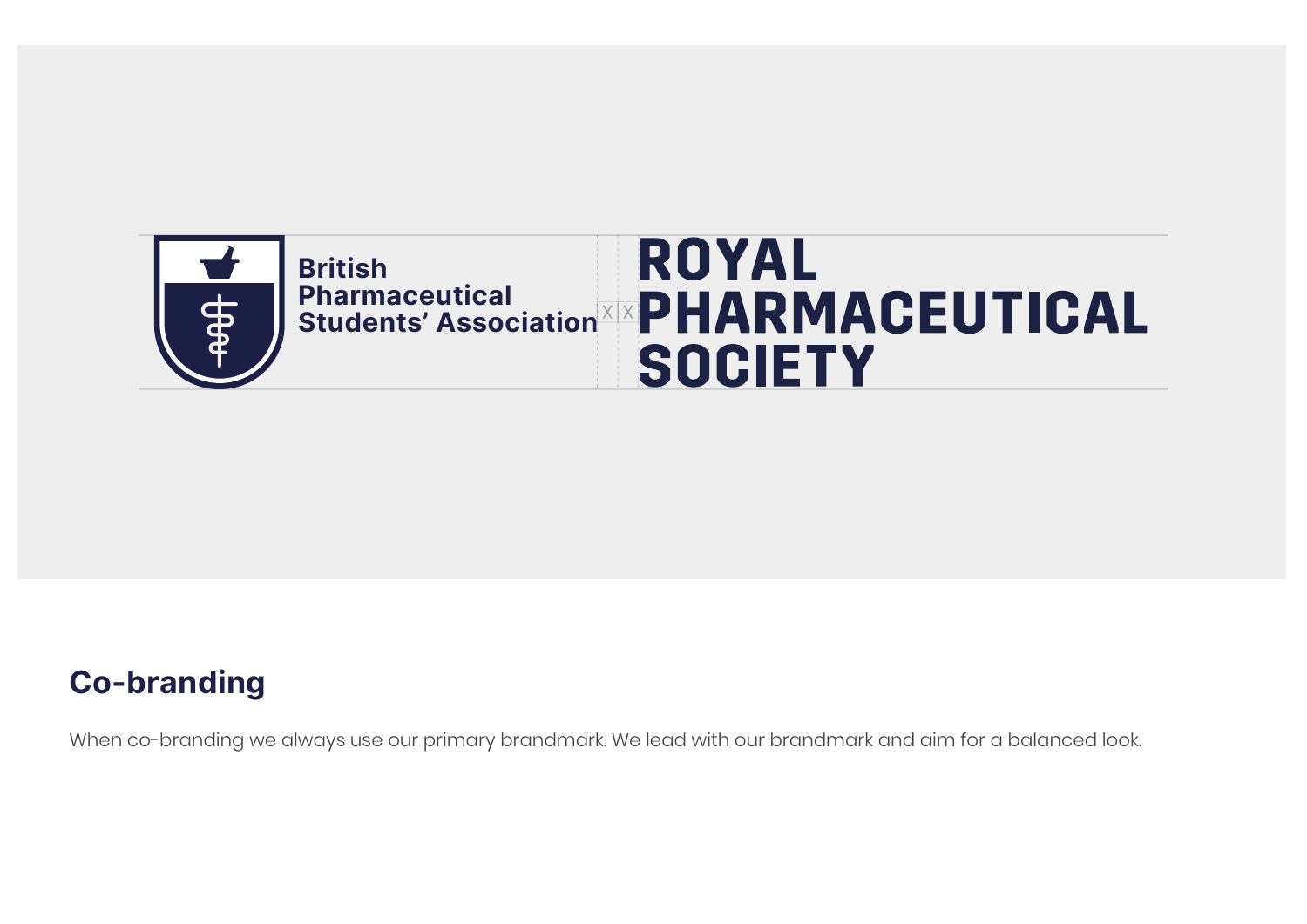

## **Colour values**

The colour values have been tested to ensure they look good on screen and in print.

Our brandmark only appear in the Blue or White brand colours as defined above and as used everywhere else in this document. When the brandmark is used with any of the accent colours, the version of the logo with the best contrast should be used.

The accent colours can be used widely in print and digital applications. The **Grey** colour is however reserved for body text.

More on this in the typography section.

These colours must always be used as stated here and at **100%** opacity.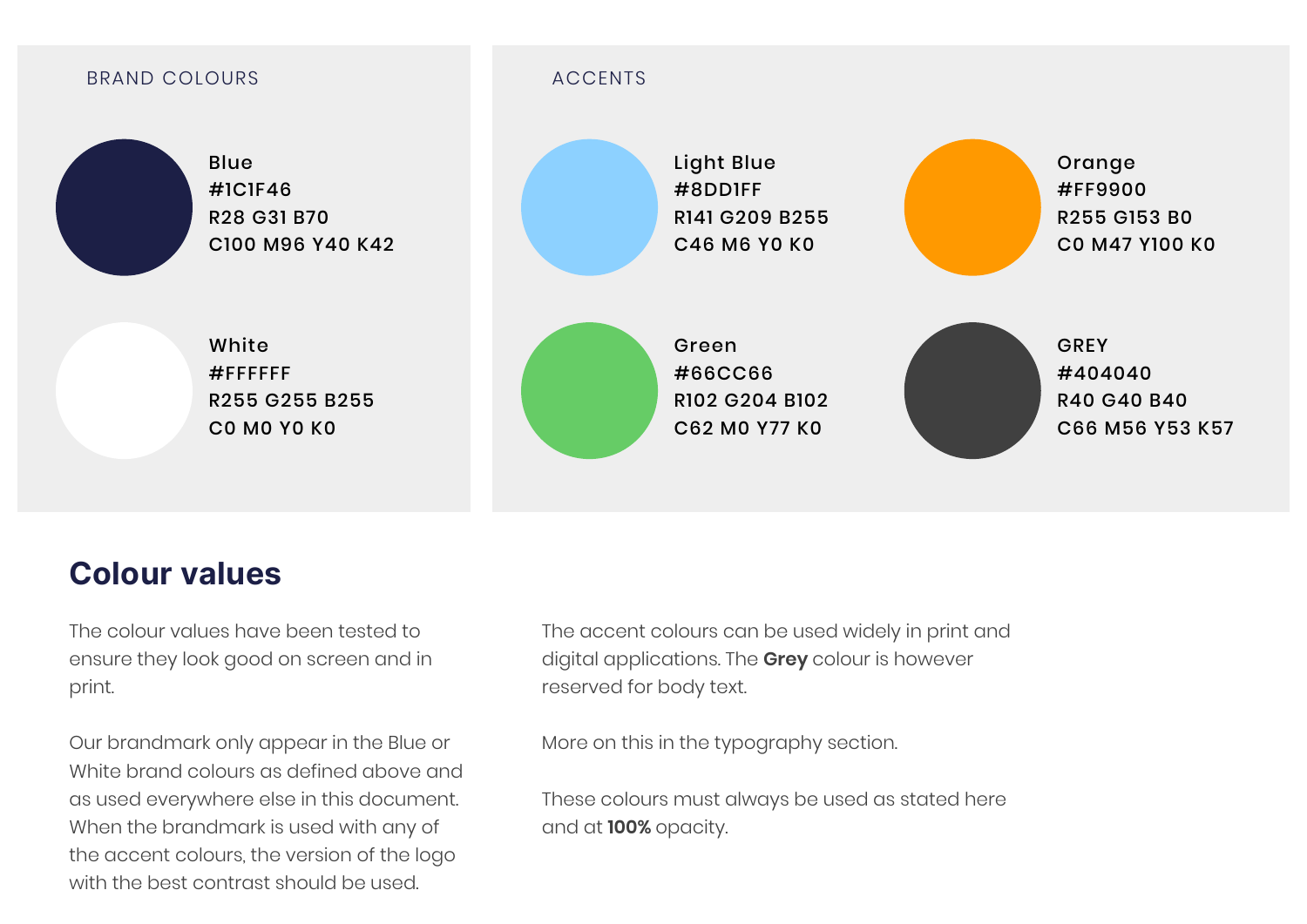## Inter

Use for headlines

**Poppins**

use for body copy

EXTRA BOLD

## **A B C D E F G H I J K L M N O P Q R S T U V W X Y Z**

LIGHT

A B C D E F G H I J K L M N O P Q R S T U V W X Y Z

#### MEDIUM

A B C D E F G H I J K L M N O P Q R S T U V W X Y Z

#### SEMIBOLD

**A B C D E F G H I J K L M N O P Q R S T U V W X Y Z**

## **Typography**

Our two main typefaces complement, making all our communications recognisable and readable.

The typefaces help convey the youthful and mordern feel of the BPSA brand and can be used efficiently across all print, digital and web applications.

They are to be used wherever and whenever possible.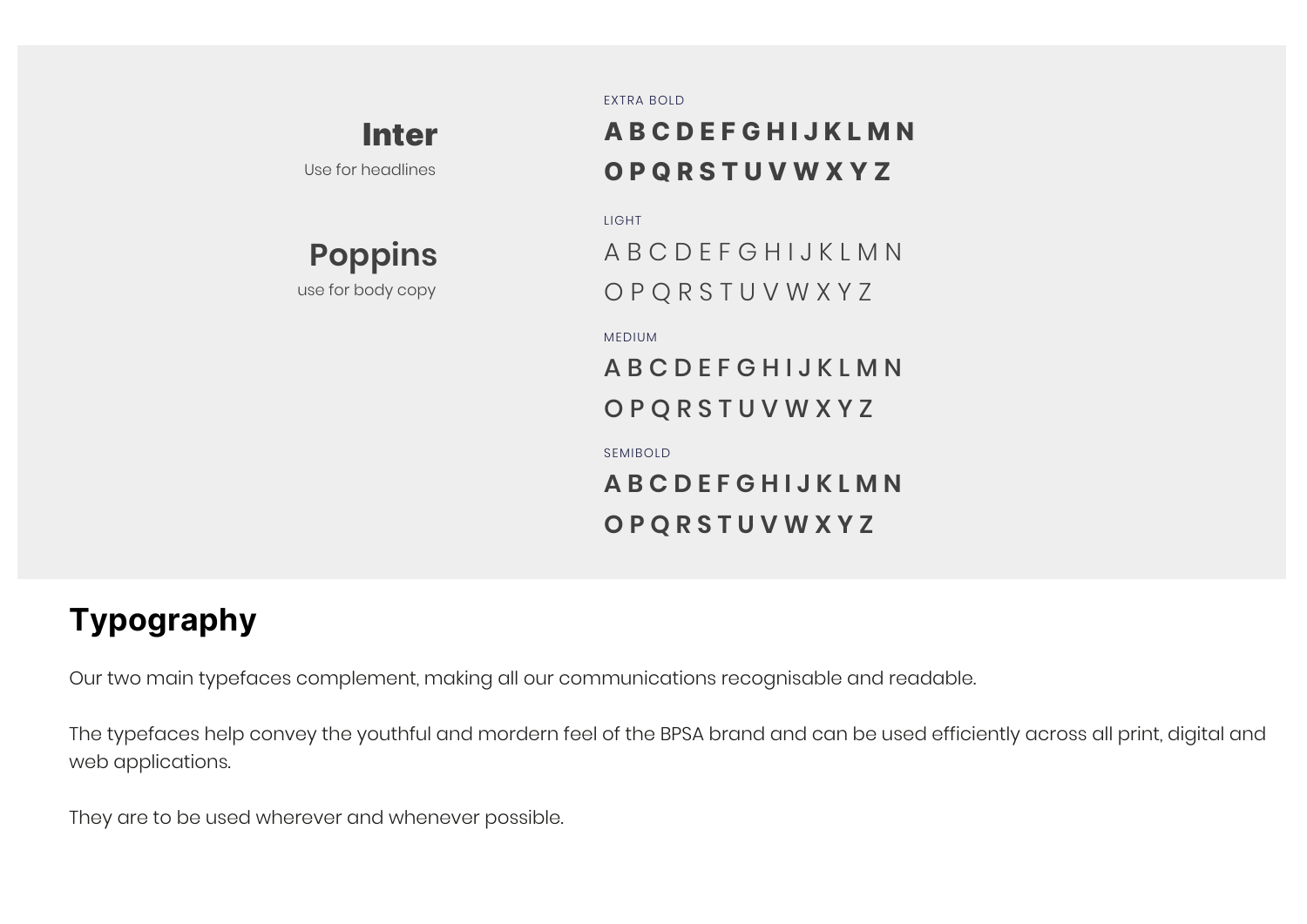

# **Hospital Pharmarcists face a perfect storm**

More people than ever have long-term health conditions. All the same time, NHS cuts have never been deeper.

Find out more at bpsa.co.uk

# **Share ideas. Shape the future.**

Our industrial Pharmacy Network is open to all members working at the sharp end of research. Find out more at bpsa.co.uk



# **Being at the frontline sometimes means taking the brunt.**

The prescription counter isn't much of a barrier when you're dealing with a challenging personality.

#### **British Pharmaceutical Students' Association**



**Pharmaceutical Students' Association**

**"Every day I'm faced with prescribing painkillers for people I think are addicted"**

Professional Suport Service: 0845 257 2570 Speak to Someone who has been through the same

## **Headline type**

Our headline typeface, Inter Sans Serif type, conveys a simple, bold and human character. It uses one weight: **Black** 

## **Body copy type**

Our body copy typeface, Poppins is used for highly readable information delivery. It uses three weights: Light, Medium and SemiBold.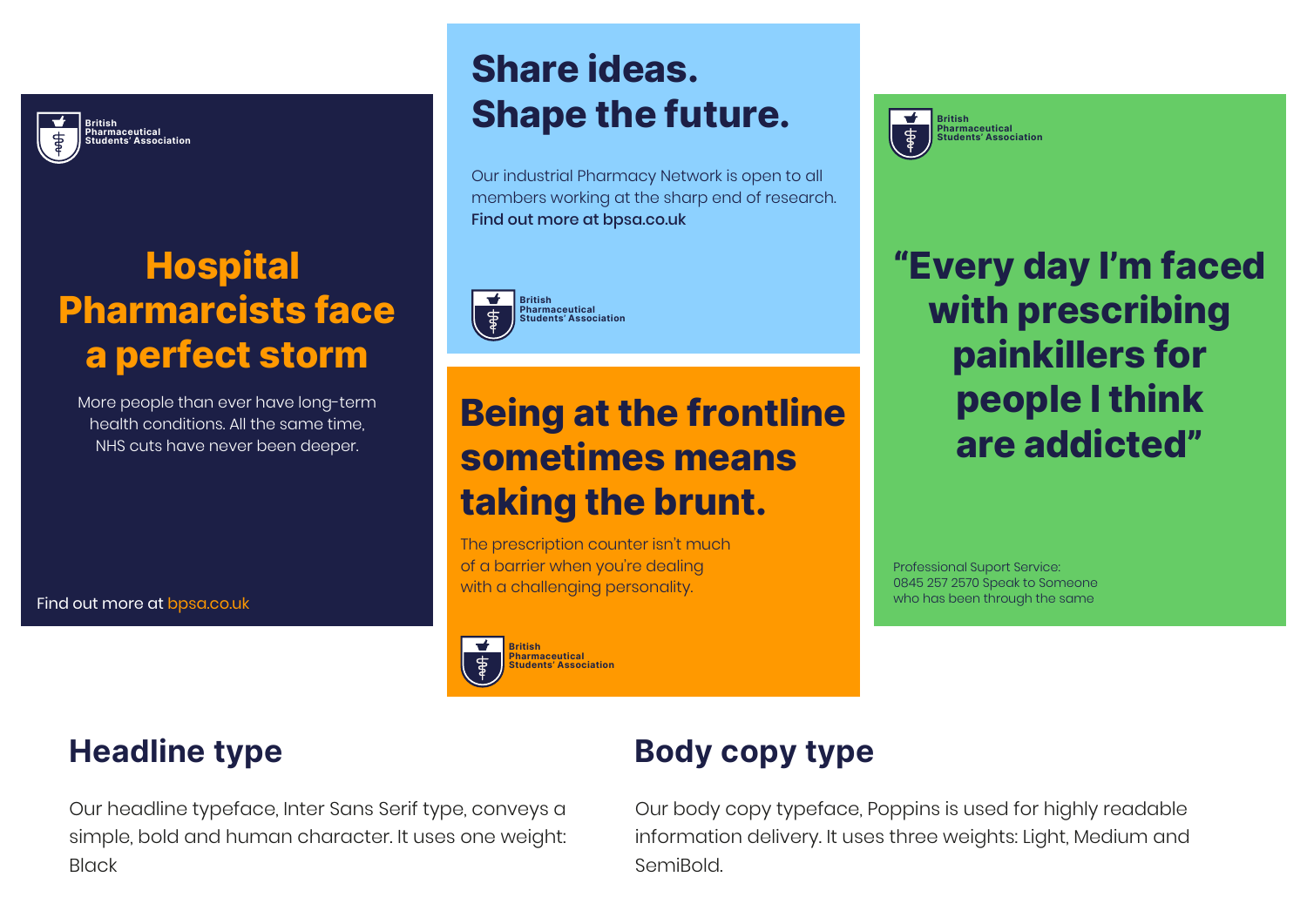## **Unaccaptable usage**

- 1. Don't rotate the logo.
- 2. Don't squash or stretch.
- 3. Don't place elements in the logo clear space.
- 4. Don't resize any part
- 5. Don't rearrange parts or create compositions that are not already provided.
- 6. Don't use off-brand colours. Reference the colour values section.
- 7. Don't contain the logo in a box when used on a background.
- 8. When in doubt, please consult these guidelines.